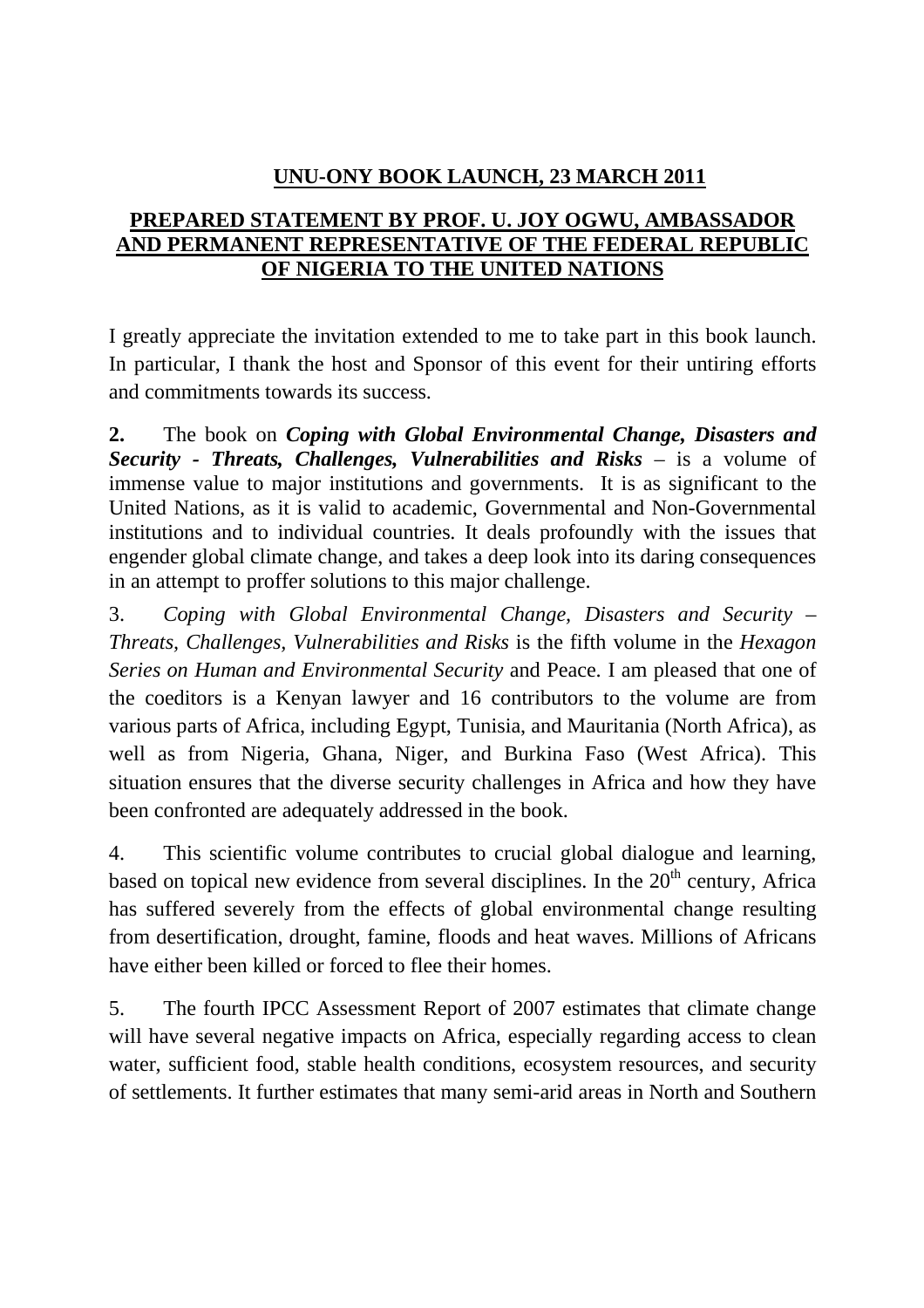Africa, will become severely water-stressed, and by 2020, between 75 and 250 million people are projected to experience increased water stress.

6. During the same period, yields from rain-fed agriculture in some African countries could be reduced by up to 50 per cent, thus affecting food security and exacerbating malnutrition. Indeed, several African mega-deltas, due to large populations and high exposure to sea level rise, storm surges, and river flooding, will suffer from the impacts of global environmental and climate change. Although Africa has historically contributed little to climate change, the limited adaptive capacity of the countries on the continent has increased the impact of climate change on the continent.

7. This huge volume of excellent scholarship from all parts of the world helps to sensitize, not only policy makers but also enable the young generation of professors and students globally but specifically, in the most affected countries in the South. It calls for proactive and concerted action and for a global science partnership to reduce the most debilitating impact of the projected trends in 'business as usual' strategies. This book deserves many readers in all parts of the world, even in the countries where university and research libraries are unable to afford such books.

8. It is my sincere hope that this high-quality, multidisciplinary study and reference book, and its key messages will again be made available to university and research libraries through the support of private foundations and public donors. The young generation in the South that must cope with these challenges to their security in the  $21<sup>st</sup>$  century must be availed of this book. I wish the book-aid project renewed success for the benefit of university libraries and research institutes and their readers in Africa, Asia and Latin America.

9. For us in Africa, the book is exceedingly relevant. As several studies have confirmed, the impacts of the global environmental challenges have been severe on the continent, with immeasurable implications for the livelihood of its people and its development. It is an irony that a continent, which contributes the least to global warming is, today, bearing the most burden of its devastating effects. Various studies have indicated that the continent is at the verge of 'dangerous extremes' as the arid or semi-arid areas in northern, western, eastern and parts of southern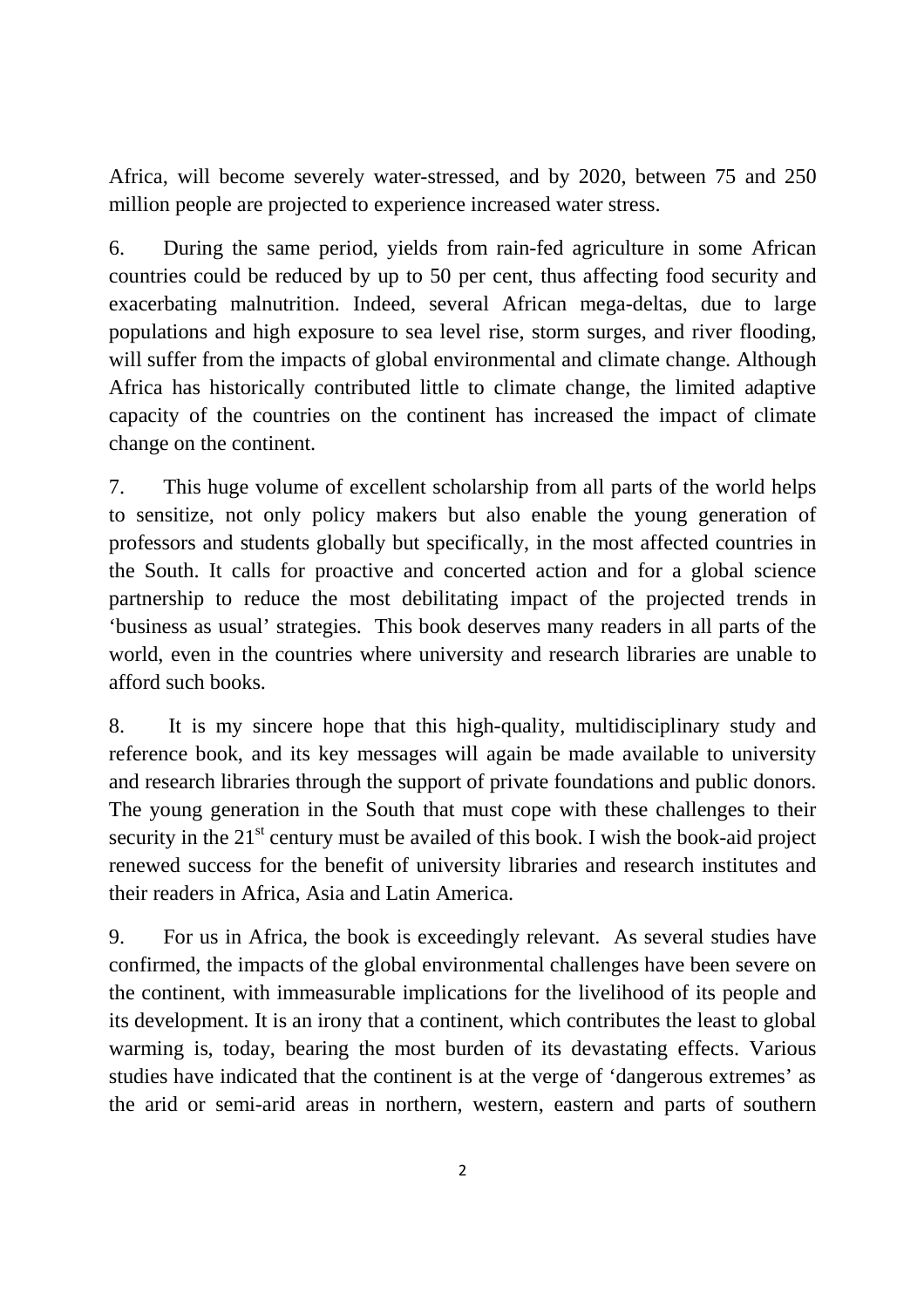Africa are becoming drier, while its equatorial region and other parts of southern Africa are getting wetter.

10. Many coastal low-line cities across the continent have experienced frequent mud slides and ocean surges, signaling serious danger to livelihood as the possibility of submergence of shelters looms.

11. The rapidity in the expansion of desert frontiers, with accompanying degradation of arable lands has severely challenged the countries located within and around the vicinities of the Sahara and Kalahari deserts. Combined with the frequent incidences of prolonged drought periods across the continent, there have been resultant shortages of freshwater and accentuated large-scale perishing of livestock and loss of bio-diversity. In fact, it is estimated that about 250 million people in Africa would be exposed to increased water stress due to climate change by 2020 and yields from rain-fed agriculture could be reduced by up to 59 per cent in some African countries by same year.

12. These mutually reinforcing challenges constitute a major impediment to efforts at development and provide a motif force behind the migration of displaced vulnerable populations in search of sanctuary in other less affected locations. This has generated frictions and conflicts over territory.

13. With economies largely dependent on agriculture for employment, household incomes and food, the longer these challenges endure, the more potent they become in draining the capacity of Africans to meet the basic benchmark for socio-economic development as encapsulated in the MDGs. Experts assert that "poverty cannot be eliminated while environmental degradation exacerbates malnutrition, disease, and injury.

Chair,

14. The severity of the impact of the global environmental change and climate change is no less on Nigeria. The sheer size and population of the country, among others reasons, exposes her to greater vulnerability.

15. The country is already experiencing erratic weather conditions: unprecedented rainfall in the southern parts with its attendant flooding and soil erosion in parts of the country while lakes are drying rivers declining drastically in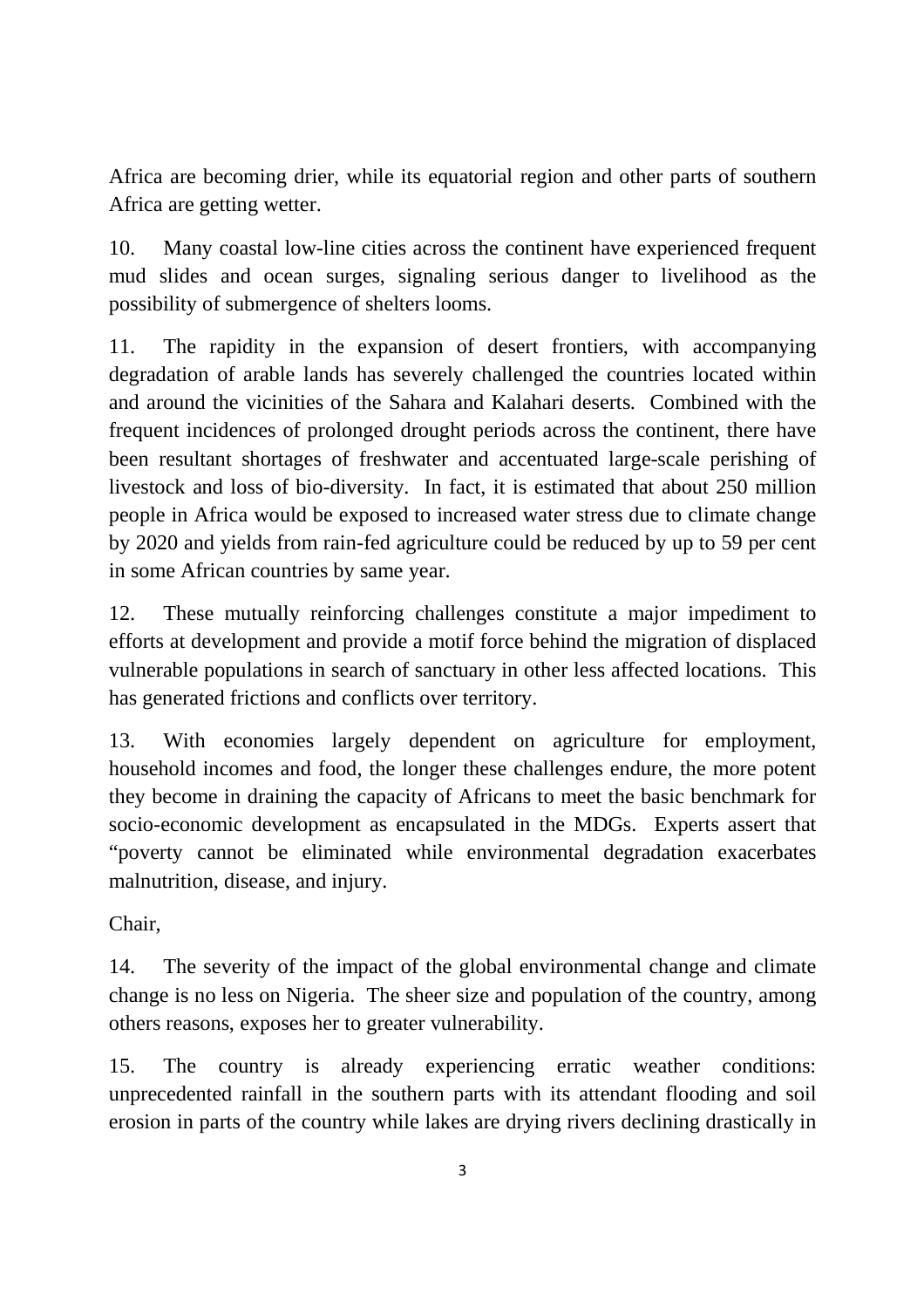volume in other parts of the country. The advancement of the desertification in the northern parts of the country has been accelerated by high temperatures leading to declining land productivity for agriculture, animal husbandry, fishing human conditions and shift in the ecological boundaries.

16. Nigeria is also projected to face shortage of potable water supply. Insufficient rainfall harvest, low ground water recharge rate and low volume of water in the rivers may even impair hydroelectricity generation. Similarly, the rise in fresh water and marine temperature will affect fishery in estuaries and lagoons, which support artesian and industrial fisheries that account for over 75 percent of fishery landing in the country. Salt water intrusion will also cause much damage to inland fisheries in lakes and aqua-cultural installations.

17. In response to these challenges, Nigeria has taken a number of measures. These derive from national initiatives that mainstream environmental issues into development policy formulation and implementation, as well as the implementation of regional and global environment frameworks. Realizing the nexus between sound environmental policy and practices, national security, good governance, health and sustainable development, the present government has accordingly embarked on an intensive exercise to preserve Nigeria's natural resources: improving soil quality checking excessive flooding and erosion, promoting and implementing sustainable water and energy management and reversing desertification.

18. Nigeria is actively participating in the discussions and implementation United Nations Framework Convention on Climate Change (UNCCD) and Convention on Bio-diversity (CBD), which provide the global platforms for concerted actions in stemming the adverse impacts of the accelerated changes in environment and climate.

19. I wish to underscore that the increasing impacts of global environmental change and climate change remain the greatest threat to humanity in the present world. These threats are overwhelming the already dire situations in most developing countries, particularly in African. Unless concrete genuine steps are taken to reduce emissions and implement clean environment standards, we stand the risk of condemning millions to perpetual hunger, starvation and death.